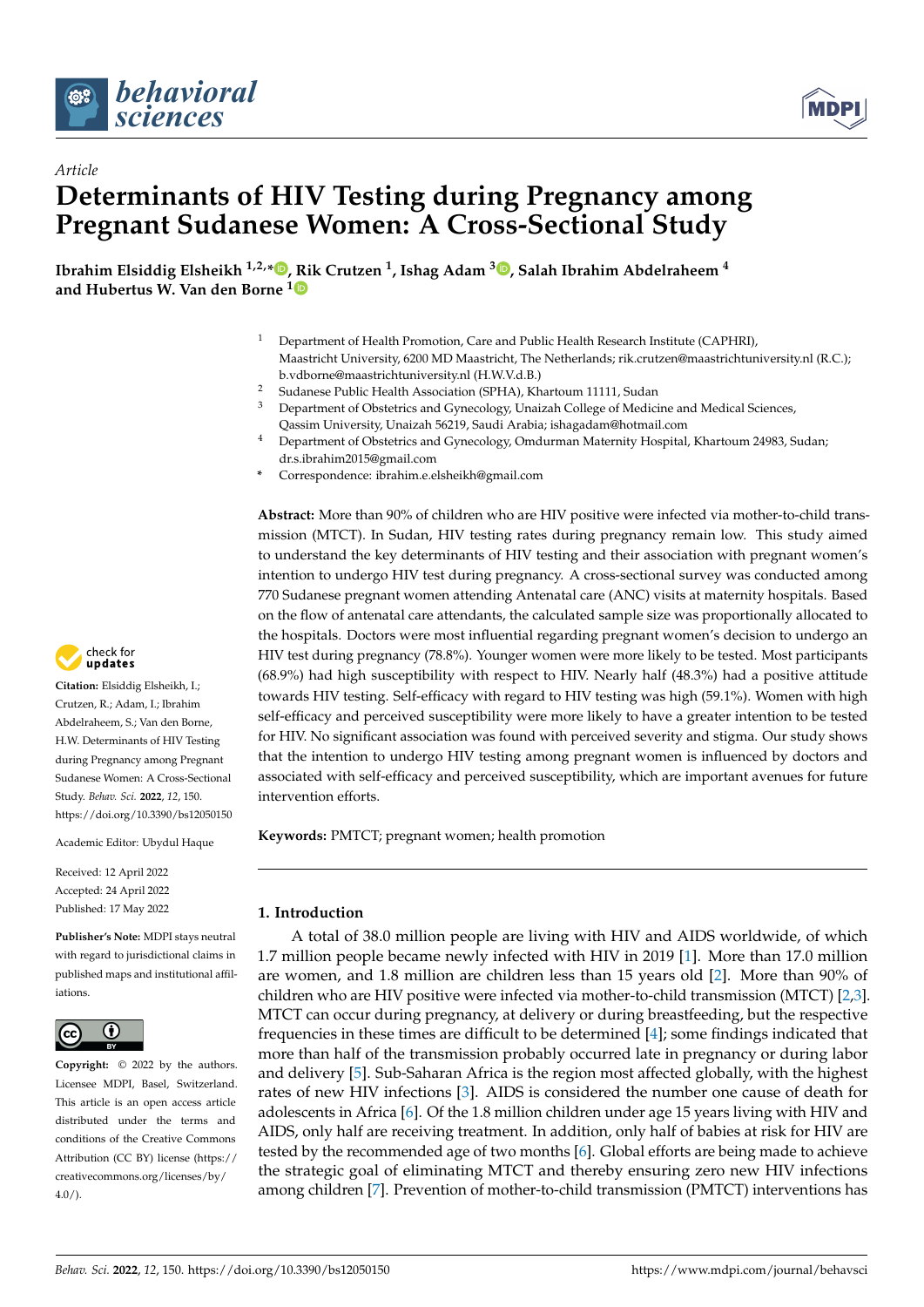proven to effectively reduce MTCT [\[8\]](#page-8-3). These interventions usually include HIV testing, enrollment for treatment during early stages of pregnancy, labor management, information on breastfeeding, and pediatric care [\[9–](#page-8-4)[11\]](#page-8-5).

The HIV epidemic in Sudan is driven mainly by heterosexual transmission. It has been estimated that among all new HIV infection cases, 59% occur in women of reproductive age [\[9\]](#page-8-4). This indicates the importance of scaling up PMTCT services in the country [\[9\]](#page-8-4). PMTCT services began in Sudan in 2005 and have increased steadily. In 2012, Provider Initiated Testing and Counseling (PITC) was introduced as well [\[12,](#page-8-6)[13\]](#page-8-7). In a review article on the maternal HIV infection in Sudan, despite 89% Antenatal care (ANC) access in urban areas, HIV testing during pregnancy is <1% [\[9\]](#page-8-4). Moreover, the level of PMTCT service uptake is deficient even though PMTCT services including HIV test are free of charge. This can be attributed mainly to the inefficient implementation of PITC because of health system factors such as the reluctance of health care providers to offer HIV testing to pregnant women and lack of accountability and weak integration of HIV testing as a part of routine check-ups for pregnant women [\[12\]](#page-8-6). In addition, incomplete implementation of the opt-out strategy regarding HIV testing, limited training of health care providers, and delays in shifting from vertical to integrated programs are also known as key factors affecting the scale-up of PMTCT services [\[9](#page-8-4)[,14\]](#page-8-8). However, minimal research about PMTCT has been carried out in Sudan that has focused on identifying the determinants of HIV voluntary counseling and testing (VCT) services among pregnant women [\[13](#page-8-7)[,15\]](#page-8-9).

A study was conducted in Khartoum Hospital, located at the center of Khartoum city and one of the country's oldest and most prominent hospitals. It has a section for perinatal medicine with senior specialists that offer services almost free of charge; 55.9% (562/1005) of the pregnant women interviewed had some information about MTCT, but only 30.3% (305/1005) had been tested [\[15\]](#page-8-9). In a similar study in Ethiopia, 57.5% of pregnant women attending ANCs had full knowledge about MTCT of HIV, but only 17.4% knew about PMTCT of HIV/AIDS [\[16\]](#page-8-10). A study in Kenya revealed that lower educational level among women was associated with less acceptance of HIV testing during pregnancy [\[17\]](#page-8-11). The reasons for the refusal of HIV testing among pregnant women in Kenya mainly were related to HIV/AIDS stigma. Women were afraid that they would lose their partners if they tested positive for HIV [\[18\]](#page-8-12). This was also the case in other African countries such as Tanzania [\[19\]](#page-8-13) and South Africa [\[20\]](#page-8-14). In terms of disclosure, in a qualitative study in Sudan, the majority of women stated that an HIV-positive person should not let others know his/her status, because s/he will get stigmatized (e.g., s/he could lose his/her job and be forced to leave the family home) [\[13\]](#page-8-7). Another study in Kenya indicated that pregnant women did not get tested because of stigma or fear of disclosure (64.2%), followed by reasons related to denial or not wanting to know their HIV status (56.8%), and the husband's disapproval (15.1%) [\[21\]](#page-8-15). Shame and blame or being judged by others were significantly associated with decreased HIV testing during pregnancy in the same study in Kenya. In Uganda, women in urban areas with some education and at younger ages showed higher acceptance of VCT [\[22\]](#page-8-16). In a study in Ethiopia, subjective norms perceived that behavioral control, attitude, and perceived susceptibility were associated with the high intention to undergo HIV testing during pregnancy; however, perceived severity did not show any associations [\[23\]](#page-8-17). Perceived high personal susceptibility to HIV/AIDS, confidentiality, partner involvement, and self-efficacy were all associated with intention to accept VCT in Northern Tanzania [\[24\]](#page-8-18).

There are some previous studies that identified factors associated with HIV testing, but not within a Sudanese context. This study aimed to understand the key determinants of pregnant women's intention to undergo HIV test during pregnancy. The findings of this study are used to develop future health promotion interventions aimed at increasing the HIV testing rates during pregnancy in Sudan. In this study, we derived the examined determinants from the reasoned action approach, the extended parallel process model, and the socio-psychological view of stigma. Both psychosocial and contextual factors were taken into consideration. Given the overlap between the reasoned action approach and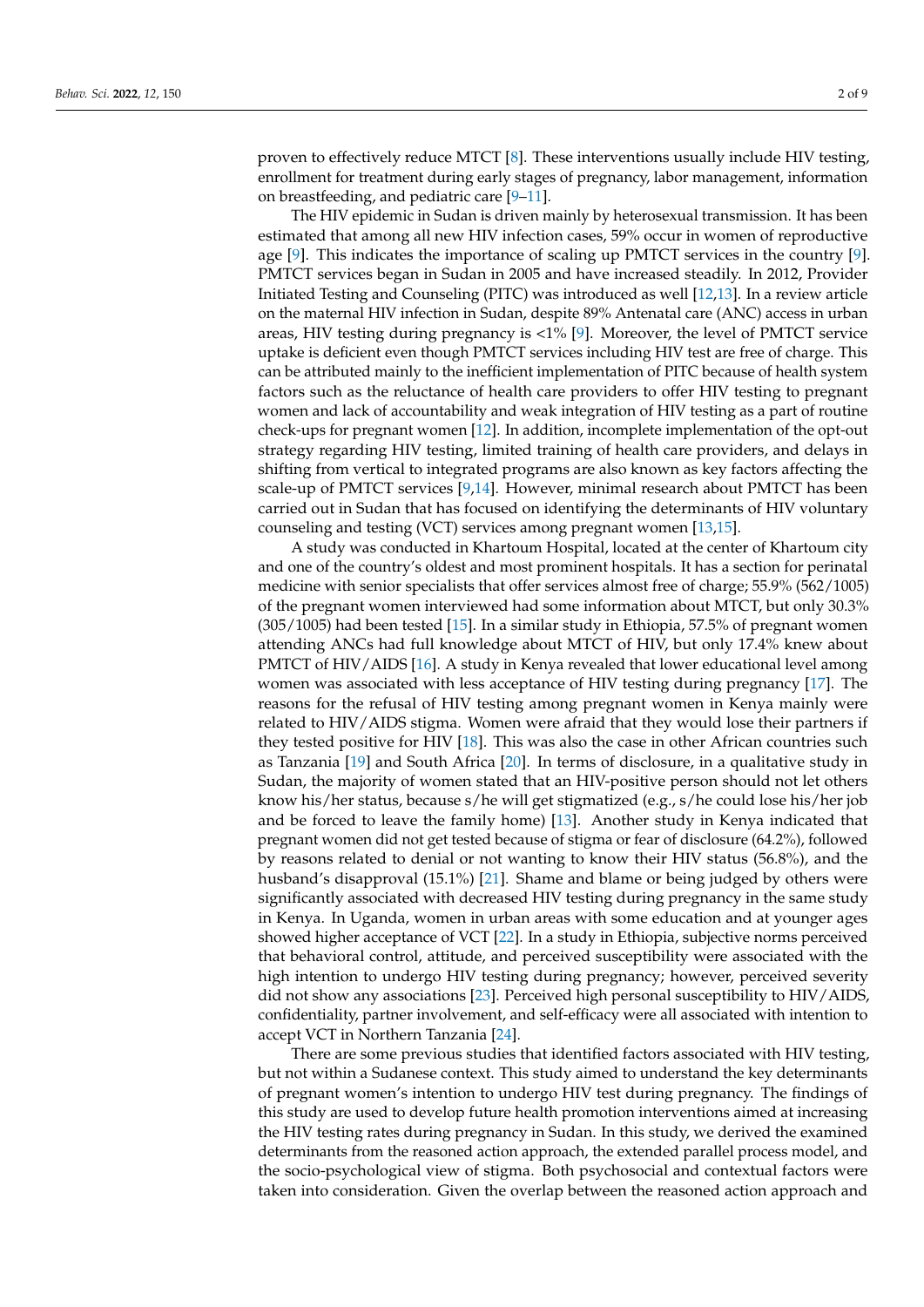the extended parallel process model, self-efficacy and perceived behavior control were considered the same in this problem-driven research. A distinction was made between how these factors concerned the mother and how they concerned the child.

## **2. Materials and Methods**

A cross-sectional survey was conducted among women attending ANC visits at five major public maternity hospitals in greater Khartoum in 2014. The selection of the hospitals was made purposively because these were the only sites that provided complete PMTCT services at that time. A total of 770 pregnant women were selected at these five PMTCT sites. The sampling frame was the total number of pregnant women who visited the five hospitals for maternity follow-up as per ANC registers. The total number of pregnant women per hospital was identified from ANC records. Then, based on the flow of antenatal care attendants, the calculated sample size was proportionally allocated to the hospitals. Distributed by hospital and study region (representative for their size): as follows; Omdurman Maternity Hospital (580 women), Al-Saudi Maternity Hospital (82), Turkish Maternity Hospital in Khartoum South (50), Khartoum Hospital Maternity Department (44), and Bahri Hospital (14). Pregnant women were interviewed (aiming for  $N = 770$ , based on a margin of error of 0.05 and 10% nonresponse) [\[25\]](#page-8-19) by trained data collectors upon entering the ANC clinic at each maternity hospital for ten consecutive days. Every pregnant woman who arrived at the clinic during these times had the chance to be recruited unless she opted out. The process continued until the target sample size was reached. Of 1114 women invited to participate in the study, 790 (71%) accepted. Only 14 pregnant women opted out in the middle of the interview, and the questionnaire was discontinued; these women were replaced by newly recruited respondents from the reserve group, as per the research protocol.

### *2.1. Recruitment of Participants and Procedure*

Recruitment eligibility was every pregnant woman attending an ANC clinic at the five hospitals unless she opted out. HIV status was not part of the selection criteria. At the time of the interviews, 96.4% of women indicated that they had been pregnant at least once. Verbal informed consent was obtained from all women before the interview started. The women were told that there was no need for names and that the information collected was purely for research purposes. It was emphasized that participation was entirely voluntary. Interviews were conducted in Arabic, the native language of respondents.

The questionnaire, which was in Arabic, was pre-tested among 50 pregnant women (10 from each hospital) and was found to be understandable. No major changes were made based on the pretest. The questionnaire included five major sections: sociodemographic information, determinants, services for testing and counseling, sources of information, and care and treatment. The factors that were explored in this study were derived from multiple socio-cognitive theories: the extended parallel process model [\[26\]](#page-8-20) (perceived severity, perceived susceptibility, and response efficacy), the reasoned action approach (attitude, subjective norms, perceived behavioral control), and the sociopsychological view of stigma (personal responsibility and norm-violating behavior) [\[27\]](#page-8-21). Given the overlap between the reasoned action approach and the extended parallel process model, self-efficacy and perceived behavior control were considered in this problem-driven research. The constructs measured were:

Attitude: This construct was measured with five items measured on a 5-point Likert scale, ranging from 'strongly agree' to 'strongly disagree'. Four items were positive statements with regards to HIV-testing and one was negative. The negative statement was recoded for interpretation purposes. An example statement was: 'HIV-testing is helpful to make informed decisions about breastfeeding'. Assessment of the internal structure of the scale showed an omega of 0.73 (95% CI: 0.75–0.80). The score for attitude was the mean of the five item scores.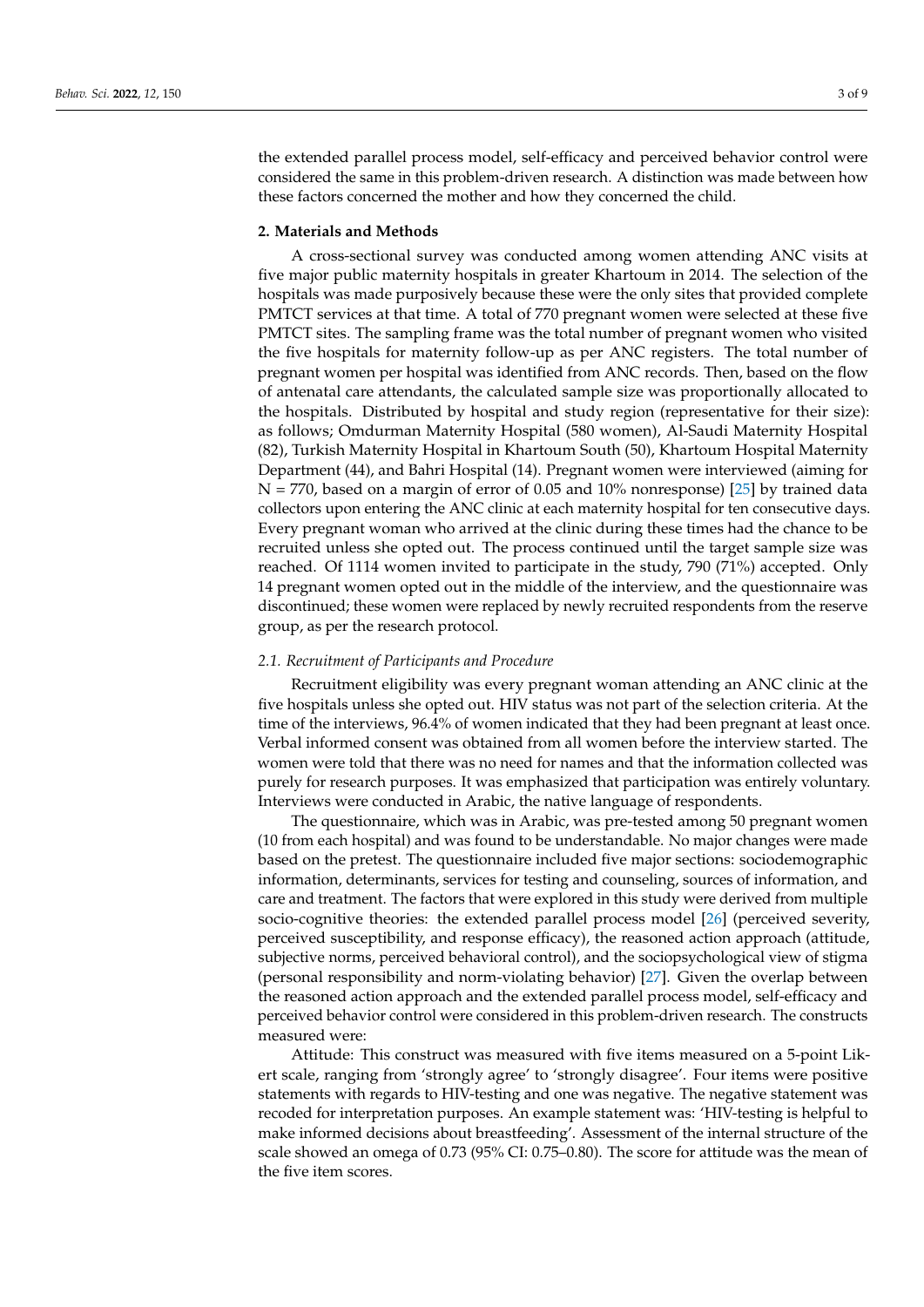Subjective norm: Two items were used to measure the subjective norm. For both statements a 5-point Likert scale was used ranging from 'strongly agree' to 'strongly disagree'. One statement regarding the subjective norm for example was: 'My community/relatives would blame me if I tested positive for HIV.' Reliability analysis showed a Spearman's Brown coefficient of 0.73. Furthermore, the mean score for subjective norm was calculated.

Perceived Severity: This variable was measured through the following two statements: 'HIV is severe for me as a pregnant woman' and 'HIV is severe for my child.' Both statements were measured on a 5-point Likert scale, ranging from 'strongly agree' to 'strongly disagree'. Reliability analysis showed a Spearman's Brown coefficient of 0.84. Furthermore, the mean score for perceived severity was calculated.

Perceived Susceptibility: This variable was measured through the following two statements: 'I am likely to be affected by HIV/AIDS' and 'My child is likely to get affected by HIV/AIDS.' The answers of the scale, measured on a 5-point Likert scale, ranged from strongly agree to strongly disagree. Furthermore, the scale was deemed reliable with a Spearman's Brown coefficient of 0.86. Moreover, the mean score for perceived susceptibility was calculated.

Self-Efficacy: Given the overlap between the reasoned action approach and the extended parallel process model, self-efficacy and perceived control were overlapping and self-efficacy was measured trough the following statement: 'I am able to take an HIV-test while I'm pregnant'. The statement was measured on a 5-point Likert scale ranging from 'strongly agree' to 'strongly disagree'. In addition to the above, we have also assessed the influence of others to take HIV test or not and the perceived advantages and disadvantages.

HIV-related stigma: This variable was measured through the statement: 'Experiencing stigma would make it difficult for me to take an HIV test'. This statement was measured on a 5-point Likert scale and ranged from 'strongly agree' to 'strongly disagree'.

The full questionnaire is available at [https://osf.io/46wep/?view\\_only=06a58b2c7](https://osf.io/46wep/?view_only=06a58b2c77bf4ad49948ee4d4a9a4553) [7bf4ad49948ee4d4a9a4553](https://osf.io/46wep/?view_only=06a58b2c77bf4ad49948ee4d4a9a4553) (accessed on 16 April 2022). It is also attached as a supporting document.

## *2.2. Data Analysis*

The dependent variable, intention to take an HIV test during pregnancy, was measured by the following item: "Do you intend to have an HIV test in the future (including current pregnancy)". The independent variables include sociodemographic and cognitive variables. Sociodemographic variables were age, residence, religion, education, occupation, income, marital status, and woman's current living arrangement. Cognitive variables were attitude, subjective norms, self-efficacy, perceived severity, perceived susceptibility, and experienced stigma.

We started by exploring the sociodemographic and cognitive variables by means of descriptive statistics. Subsequently, bivariate and multivariate logistic regression analysis were conducted using IBM SPSS version 23 (IBM Corp., Armonk, NY, USA). This was done in two steps. The first step consisted of a simple logistic regression model with the sociodemographic and cognitive variables as predictors for the dependent variable (i.e., intention to take an HIV test during pregnancy). The second step consisted of a multiple logistic regression model with the same variables as predictors for these dependent variables. Odd ratios (ORs) and 95% confidence intervals (CI) were calculated. *p* < 0.05 was considered statistically significant.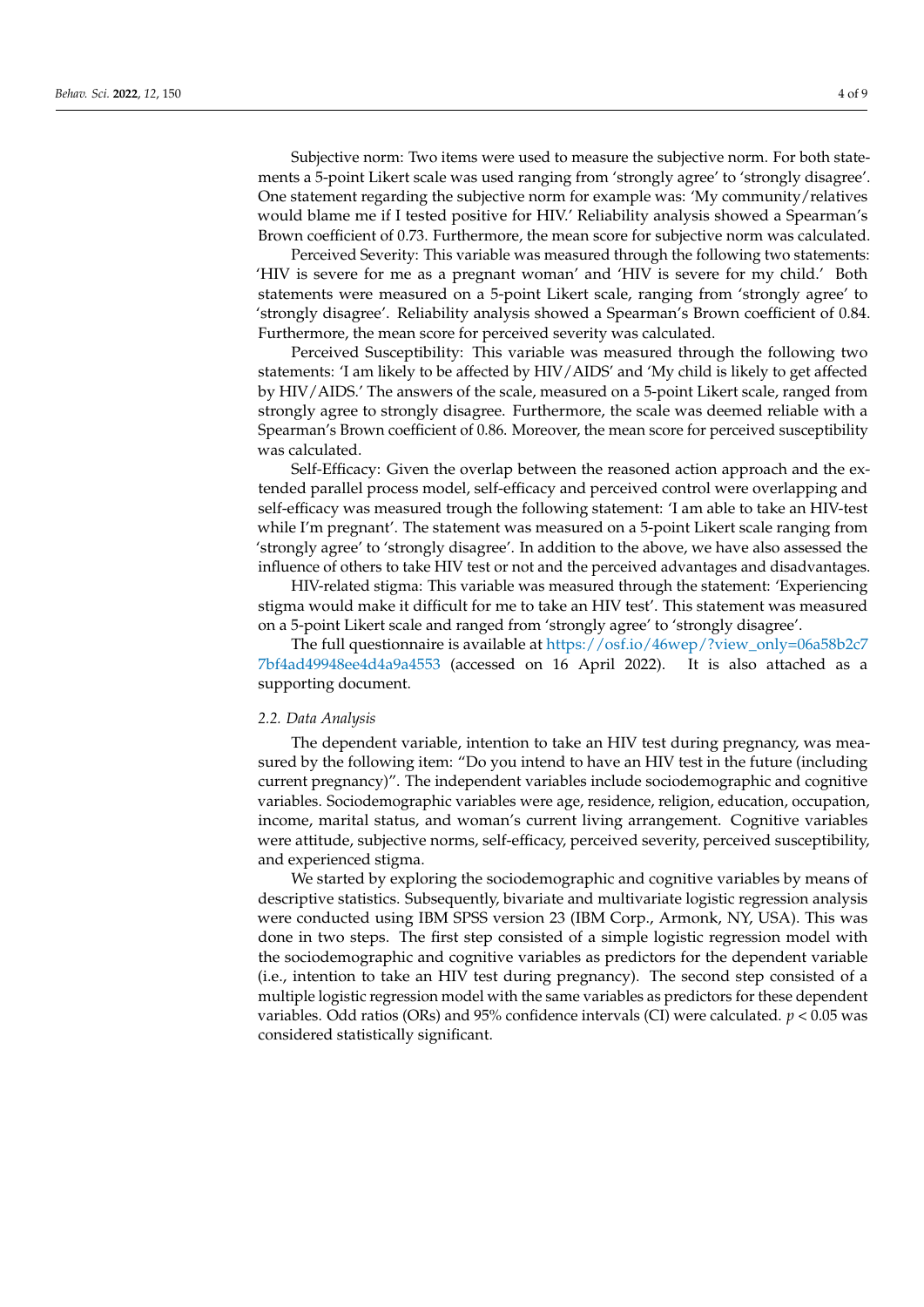# **3. Results**

*3.1. Subsection*

Sociodemographic Characteristics

A total of 770 Sudanese pregnant women were included in the statistical analysis. More than half of the participants were between ages 20 and 29 years. The mean (SD) age was 28.1 (6.2) years. Eighty-five percent resided in and around Omdurman. Omdurman is one of the three cities that comprise Khartoum the capital of Sudan. It is the most populated city in the country, and thus also in Khartoum. Omdurman lies on the west bank of the River Nile, opposite and northwest of the Khartoum city. Furthermore, 32.7% had a low education level, which entails that a participant did not go to school or only finished primary school. Thirty-six percent of women had an intermediate level education (secondary and/or occupational school) and 31% had a higher education level (university and/or postgraduate). More than 80% of participants were housewives and nearly all were Muslim and currently married. See Table [1.](#page-4-0)

| <b>Variables</b>                                        | $N$ (%)    |
|---------------------------------------------------------|------------|
| Age 20-29 years                                         | 415 (53.9) |
| 30-39 years                                             | 268 (34.8) |
| 40+ years                                               | 32(4.2)    |
| Highest level education                                 |            |
| Low (can read and write, finished primary school)       | 252 (32.7) |
| Intermediate (completed secondary or occupation school) | 279 (36.2) |
| High (has university degree or post graduate)           | 239(31.0)  |
| Occupation                                              |            |
| Housewife                                               | 625 (81.2) |
| Working                                                 | 145(18.8)  |
| Residence                                               |            |
| Omdurman                                                | 661 (85.5) |
| Khartoum                                                | 14(1.8)    |
| Bahri                                                   | 95 (12.3)  |
| Religion                                                |            |
| Muslim                                                  | 762 (99.0) |
| Christian                                               | 8(1.0)     |

<span id="page-4-0"></span>**Table 1.** Characteristics of the study population.

*3.2. Knowledge about MTCT*

More than half of the pregnant women (58.3%) had insufficient knowledge about MTCT.

3.2.1. Perceived Advantages and Disadvantages of HIV Testing during Pregnancy

Most pregnant women understood the advantages of receiving HIV testing during pregnancy, 73.8% believed that HIV testing during pregnancy has no disadvantages. However, some of them (23.5%) still associated testing with an element of fear, suspicion, stigmatization, and most of them did not actually receive the test.

3.2.2. Influence on the Decision to Receive or Refuse an HIV Test

Doctors had the most influence on pregnant women's decision to undergo an HIV test during pregnancy (78.8%). The husband had some influence (19.4%), followed by the woman's mother (1.3%); midwives had no influence (1.1%). More than half of the pregnant women (58.6%) indicated that no one would disapprove of their decision to have an HIV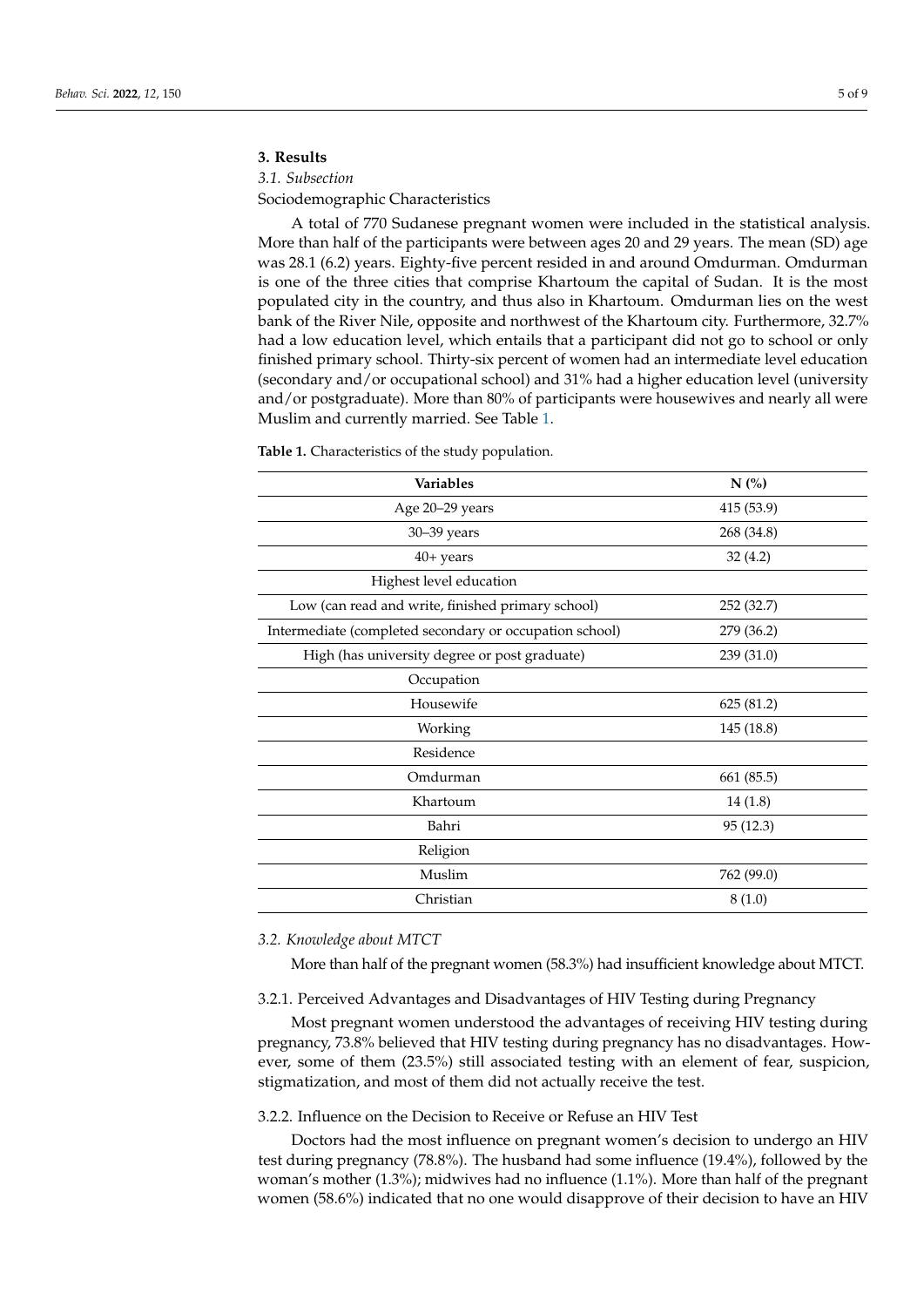test if they wished; however, 20.2% indicated that their husbands would disapprove. See Table [2](#page-5-0) below.

| What Do You See as the<br>Advantages of You Taking an HIV<br><b>Test during Pregnancy?</b> | N(%)              | What Do You See as the<br>Dis-Advantages of You Taking an<br>HIV Test during Pregnancy? | N(%)              |
|--------------------------------------------------------------------------------------------|-------------------|-----------------------------------------------------------------------------------------|-------------------|
| Know my status                                                                             | 331<br>$(41.5\%)$ | Has no disadvantages                                                                    | 588<br>$(73.8\%)$ |
| Safeguarding the child                                                                     | 297<br>$(37.3\%)$ | Fear and Uncertainty                                                                    | 102<br>$(12.8\%)$ |
| Build trust                                                                                | 233<br>$(29.2\%)$ | Create suspicion                                                                        | 66<br>$(8.3\%)$   |
| Feel control                                                                               | 116<br>$(14.6\%)$ | Stigmatization                                                                          | 19<br>$(2.4\%)$   |
| Has no advantages                                                                          | 24(3%)            |                                                                                         |                   |

<span id="page-5-0"></span>**Table 2.** Perceived Advantages and dis-advantages of taking HIV test during pregnancy.

3.2.3. Experience with HIV Testing and Intention to Undergo HIV Testing in the Future

Most of the pregnant women (66.8%) indicated that they had never been tested for HIV; only 31.0% stated that they had been previously tested. Among women who were offered the test, 91.5% said the test was offered to them by doctors and 6.5% said they asked for the test themselves. When asked if they intended to undergo HIV testing in the future (including current pregnancy), 66.6% of the women indicated their intention to be tested. According to logistic regression using bivariate analysis, there was an association with age and intention to undergo HIV testing. Younger women are more likely to accept HIV testing (OR 1.043, 95% CI 1.014–1.073). No significant associations were found with education, occupation, religion, monthly income, and HIV testing intention. Upon multivariate analysis, the age of the pregnant woman and with whom the women are currently living were found to have significant associations. Moreover, no significant associations were found with residence, education, occupation, religion, and HIV testing intention. Refer to Table [3](#page-5-1) below.

<span id="page-5-1"></span>**Table 3.** Socio-Demographic predictors for HIV test among pregnant women using bivariate and multivariate analyses.

|                                | <b>Bivariate Analysis</b> |                 |       | <b>Multivariate Analysis</b> |                 |                  |
|--------------------------------|---------------------------|-----------------|-------|------------------------------|-----------------|------------------|
| Variable                       | OR                        | 95% CI          | p     | OR                           | 95% CI          | $\boldsymbol{p}$ |
| Location                       | 0.983                     | $0.853 - 1.133$ | 0.812 | 0.963                        | $0.827 - 1.122$ | 0.632            |
| Age                            | 1.043                     | 1.014-1.073     | 0.004 | 1.017                        | 1.015-1.079     | 0.003            |
| Religion                       | 0.846                     | 0.163-4.399     | 0.842 | 0.796                        | $0.150 - 4.227$ | 0.789            |
| Education                      | 1.073                     | $0.951 - 1.211$ | 0.253 | 1.032                        | 0.898-1.186     | 0.661            |
| Occupation                     | 1.091                     | $0.947 - 1.257$ | 0.226 | 1.126                        | $0.876 - 1.201$ | 0.752            |
| Ever been pregnant             | 2.961                     | 0.184-47.583    | 0.444 | 0.537                        | $0.033 - 8.868$ | 0.664            |
| Who do you currently live with | 1.727                     | 1.119-2665      | 0.014 | 1.905                        | 1.209-3.001     | 0.005            |

### *3.3. Cognitive Factors*

Most participants (69.6%) had high perceived severity regarding HIV. Most participants (68.9%) also had high susceptibility with respect to HIV. Nearly half of respondents (48.3%) had a positive attitude towards HIV testing. Self-efficacy with regard to HIV testing was high among most participants (59.1%). Additionally, 66.6% of the women reported that they intended to be tested for HIV.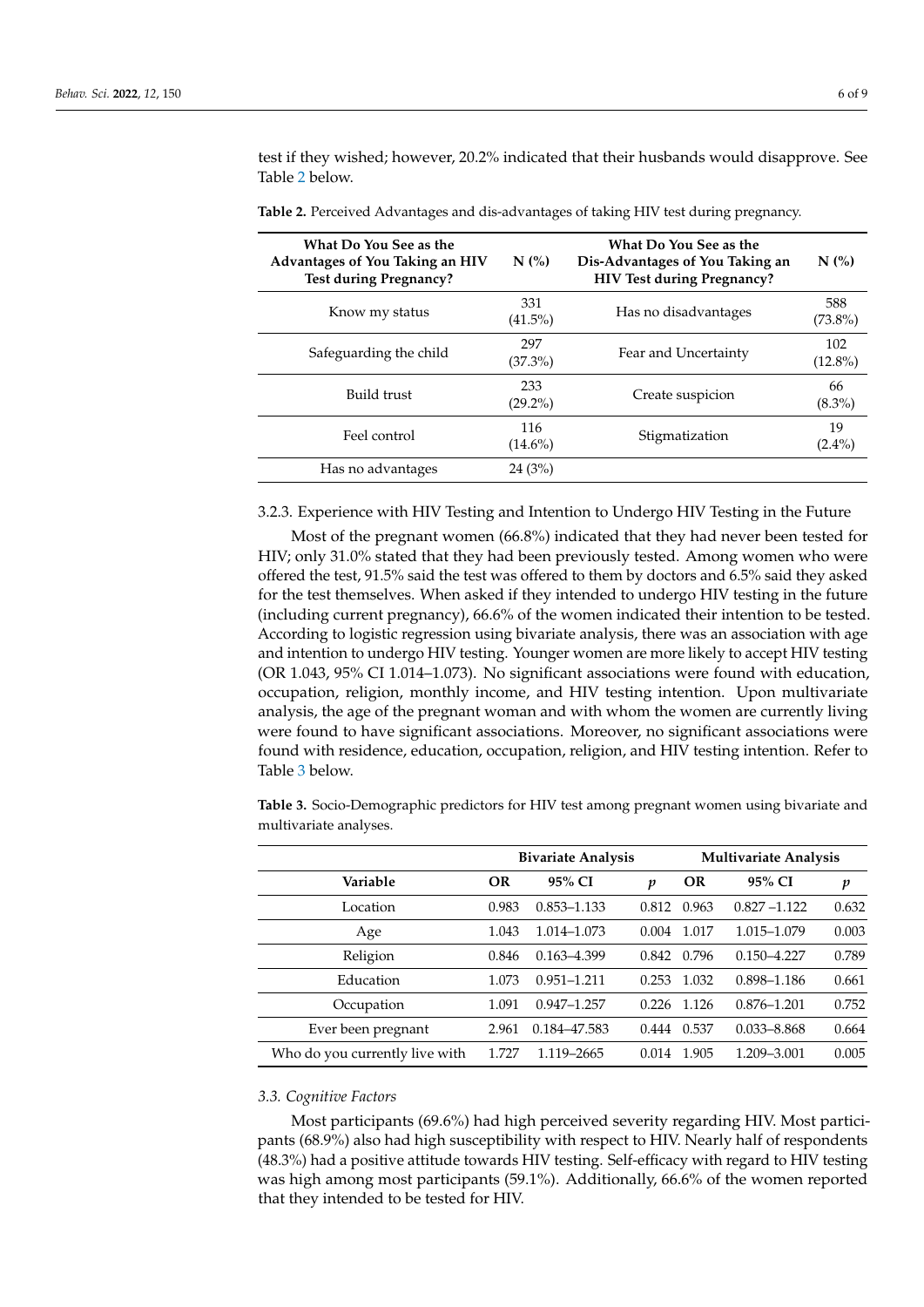The following significant associations were found in the bivariate analysis. Women with higher self-efficacy (OR 1.856; 95% Cl 1.582–2.177, *p* < 0.001) and higher perceived susceptibility (OR 1.417; 95% Cl 1.212–1.656, *p* < 0.001) were more likely to have a higher intention to be tested for HIV. Significant associations were found in subjective norms, women were more likely to not get themselves tested (OR 1.161, 95% CI  $(1.020-1.322)$ ,  $p = 0.023$ ) when others engage in this behavior. However, no significant association was found with attitude, experienced stigma and perceived severity. Refer to Table [4.](#page-6-0)

|                             |       | <b>Bivariate Analysis</b> |         |           | <b>Multivariate Analysis</b> |         |
|-----------------------------|-------|---------------------------|---------|-----------|------------------------------|---------|
| Variable                    | OR    | 95% CI                    | v       | <b>OR</b> | 95% CI                       | p       |
| Attitude                    | 0.937 | 0.586-1.499               | 0.786   | 1.007     | $0.499 - 2.029$              | 0.985   |
| Subjective norms            | 0.861 | $0.756 - 0.980$           | 0.023   | 0.726     | $0.527 - 1.000$              | 0.050   |
| Self-efficacy               | 1.856 | 1.582-2.177               | < 0.001 | 2.071     | 1.488-2.883                  | < 0.001 |
| Perceived severity          | 0.968 | $0.845 - 1.109$           | 0.643   | 0.813     | $0.561 - 1.180$              | 0.276   |
| Perceived<br>susceptibility | 1.417 | 1.212-1.656               | < 0.001 | 1.178     | $0.811 - 1.712$              | 0.390   |
| Experienced stigma          | 0.959 | $0.850 - 1.082$           | 0.499   | 1.093     | $0.824 - 1.499$              | 0.538   |

<span id="page-6-0"></span>**Table 4.** Socio-cognitive predictors for HIV test among pregnant women using bivariate and multivariate analyses.

### **4. Discussion**

Our study revealed that 58.3% of the pregnant women had insufficient knowledge about MTCT. This was in keeping with research in Ethiopia in which only 17.4% of participants had knowledge about PMTCT of HIV/AIDS [\[16\]](#page-8-10). In this study, doctors were the most influential regarding the decision to receive an HIV test during pregnancy. This is in line with previous findings in qualitative study in Sudan [\[13\]](#page-8-7). This implies the importance of training and sensitizing doctors to improve the HIV testing rates during pregnancy. Most of the pregnant women perceived advantages in undergoing HIV testing during pregnancy, 73.8% saw no disadvantages and showed an intention to perform the test; however, most of them did not actually receive the test. This is in line with findings from a previous study in Sudan in which, among 72.8% of pregnant women who indicated their willingness to take an HIV test, only 30.3% actually did so [\[15\]](#page-8-9).

Our study applied determinants derived from multiple theories to explain HIV testing intention among pregnant women in Sudan. The results show that some socio-cognitive determinants had a significant relation with HIV testing intention, namely, self-efficacy, perceived susceptibility and subjective norms. This is in line with similar findings from studies in Ethiopia [\[23\]](#page-8-17) and Tanzania [\[24\]](#page-8-18). However, attitude, perceived severity and stigma did not show any significant associations with HIV testing intention. From a programmatic point of view, these results imply the importance of focusing on both personal determinants and community-based interventions to increase HIV testing during pregnancy. HIV stigma did not show a significant relation with the intention to undergo HIV testing. This contradicts many other studies in which stigma was viewed as a key barrier to receiving an HIV test [\[18](#page-8-12)[–20\]](#page-8-14). In the current research, the constructs of HIV stigma and subjective norms showed some overlap; therefore, it is important that future studies attempt to make a clear distinction between the two constructs.

Our findings showed that age and current living arrangement were associated with the intention of pregnant women to undergo HIV testing; younger women were more likely to be tested, which is similar to findings from Uganda [\[22\]](#page-8-16). This might be because younger women had a higher chance of access to information and knowledge about MTCT, better knowledge regarding the advantages of HIV testing, as well as ability to make good decisions to go for HIV testing, which increases their motive to be tested. Another factor may be that older women had been previously tested for HIV. For the variable current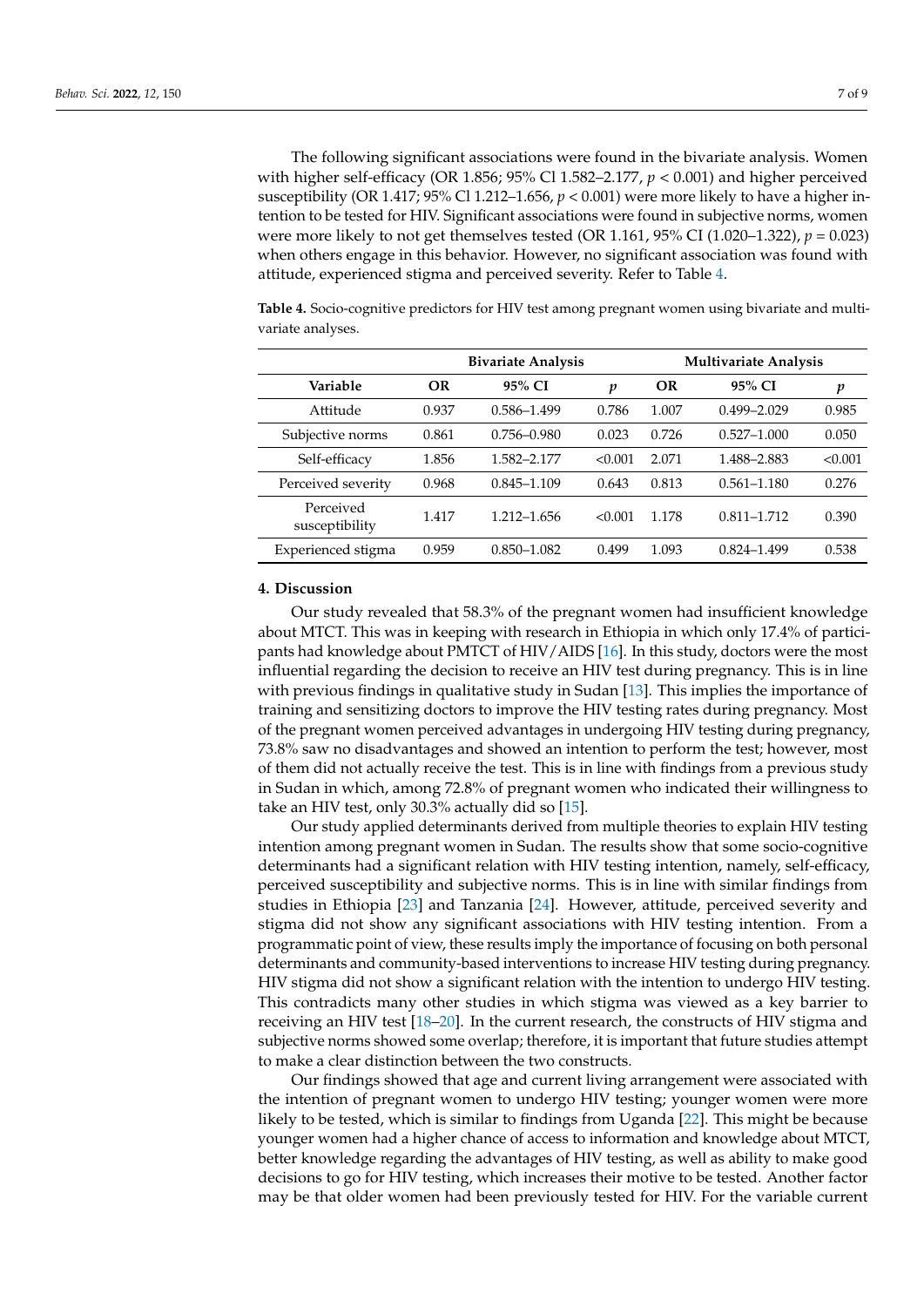living arrangement, women who lived with their extended family had a greater intention to receive HIV testing compared with women who lived in a nuclear family. This might be attributed to the influence on women by members of an extended family, such as mothers and mothers-in-law.

One of the limitations of this study is the focus on the intention to undergo HIV testing and not on the behavior itself of being tested. Therefore, it is essential to obtain data on testing behavior in future studies to obtain a more accurate view of the current situation in Sudan. Despite the high number of women who said they intend to be tested for HIV in the current study, the actual uptake of HIV testing is still deficient in Sudan; intention is not being translated into real behavior. In the literature, this phenomenon has been referred to as the intention–behavior gap [\[28\]](#page-8-22). There may be numerous reasons for Sudanese women not to be tested for HIV, even though they have an intention to do so. In addition to factors at the individual level, there could be environmental factors, such as access to health facilities and financial limitations [\[29\]](#page-8-23). To bridge this gap, it is important to examine testing behavior itself and what results in intentions translating into actual HIV testing behavior.

## **5. Conclusions**

Our study concluded that the intention to undergo HIV testing among pregnant women in Sudan is influenced mainly by recommendations from health care providers, particularly Doctors. If Doctors offer the test, pregnant women will do it. The results show that some socio-cognitive determinants had a significant relation with HIV testing intention, namely, self-efficacy, perceived susceptibility and subjective norms. We also found that attitudes, perceived severity and HIV stigma did not have associations with HIV testing intention. It is recommended that future programs aiming at increasing PMTCT uptake in Sudan focus on these determinants.

**Author Contributions:** I.E.E. initiated conceptualization, carried out the research and drafted the manuscript. R.C. participated in the study's design, validated the conceptualization, and critically reviewed the manuscript. I.A. provided final review to the manuscript. S.I.A. supported data collection and provided review for the manuscript. H.W.V.d.B. participated in the sequence alignment and provided the final editing and review for the manuscript. All authors have read and agreed to the published version of the manuscript.

**Funding:** This research received no external funding.

**Institutional Review Board Statement:** Ethical approval was received from the Health and Medical Ethics Committee based in the Khartoum State Ministry of Health.

**Informed Consent Statement:** Verbal informed consent was obtained from all subjects involved in the study. The women were told that there was no need for names and that the information collected was purely for research purposes. It was emphasized that participation was entirely voluntary.

**Data Availability Statement:** Data supporting reported results can be requested.

**Acknowledgments:** The authors would like to thank the PMTCT teams at the five hospitals, namely Omdurman, Al Suaid, Khartoum, Bahri and Al-Turki in Khartoum South for their support to this study. We thank Analisa Avila for editing a draft of this manuscript. We also thank Fatima Abdelrahman who worked as research assistant and facilitated most of the logistical work.

**Conflicts of Interest:** The authors declare no conflict of interest.

# **References**

- <span id="page-7-0"></span>1. UNAIDS. *Fact Sheet—World Aids Day 2020*; UNAIDS: Geneva, Switzerland, 2020.
- <span id="page-7-1"></span>2. UNAIDS. *AIDS by the Numbers 2016*; UNAIDS: Geneva, Switzerland, 2016.
- <span id="page-7-2"></span>3. Reecea, M.H.A.; Nangamic, M.K.L. Assessing male spousal engagement with prevention of mother-to-child transmission (pMTCT) programs in western Kenya. *AIDS Care* **2010**, *6*, 743–750. [\[CrossRef\]](http://doi.org/10.1080/09540120903431330)
- <span id="page-7-3"></span>4. Rouzioux, C.; Costagliola, D.; Burgard, M.; Blanche, S.; Mayaux, M.J.; Griscelli, C.; Valleron, A.-J.; HIV Infection in Newborns French Collaborative Study Group. Estimated Timing of Mother-to-Child Human Immunodeficiency Virus Type 1 (HIV-1) Transmission by Use of a Markov Model. *Am. J. Epidemiol.* **1995**, *142*, 1330–1337. [\[CrossRef\]](http://doi.org/10.1093/oxfordjournals.aje.a117601)